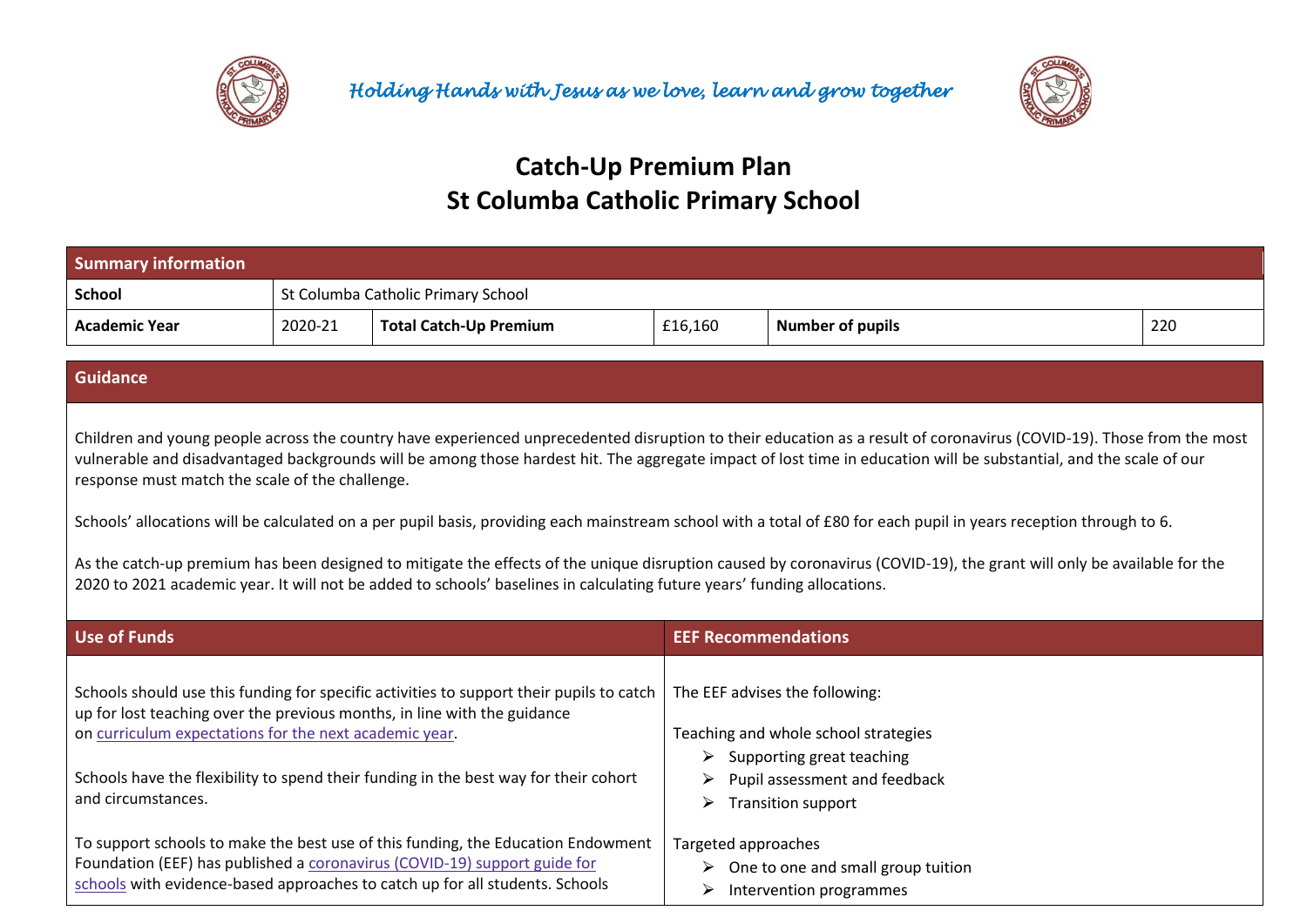



| should use this document to help them direct their additional funding in the most<br>effective way. |                                                                                                                                                                                                                                                                                                                                                                                                                                                                                                                                                                                  | ➤<br>Extended school time                                                                                                                                                                                                                                                                                                                                                                                                                                                        |  |  |
|-----------------------------------------------------------------------------------------------------|----------------------------------------------------------------------------------------------------------------------------------------------------------------------------------------------------------------------------------------------------------------------------------------------------------------------------------------------------------------------------------------------------------------------------------------------------------------------------------------------------------------------------------------------------------------------------------|----------------------------------------------------------------------------------------------------------------------------------------------------------------------------------------------------------------------------------------------------------------------------------------------------------------------------------------------------------------------------------------------------------------------------------------------------------------------------------|--|--|
|                                                                                                     |                                                                                                                                                                                                                                                                                                                                                                                                                                                                                                                                                                                  | Wider strategies                                                                                                                                                                                                                                                                                                                                                                                                                                                                 |  |  |
|                                                                                                     |                                                                                                                                                                                                                                                                                                                                                                                                                                                                                                                                                                                  | Supporting parent and carers<br>➤                                                                                                                                                                                                                                                                                                                                                                                                                                                |  |  |
|                                                                                                     |                                                                                                                                                                                                                                                                                                                                                                                                                                                                                                                                                                                  | Access to technology                                                                                                                                                                                                                                                                                                                                                                                                                                                             |  |  |
|                                                                                                     |                                                                                                                                                                                                                                                                                                                                                                                                                                                                                                                                                                                  | Summer support<br>➤                                                                                                                                                                                                                                                                                                                                                                                                                                                              |  |  |
|                                                                                                     |                                                                                                                                                                                                                                                                                                                                                                                                                                                                                                                                                                                  |                                                                                                                                                                                                                                                                                                                                                                                                                                                                                  |  |  |
|                                                                                                     | <b>Identified impact of lockdown</b>                                                                                                                                                                                                                                                                                                                                                                                                                                                                                                                                             |                                                                                                                                                                                                                                                                                                                                                                                                                                                                                  |  |  |
|                                                                                                     |                                                                                                                                                                                                                                                                                                                                                                                                                                                                                                                                                                                  |                                                                                                                                                                                                                                                                                                                                                                                                                                                                                  |  |  |
| <b>Maths</b>                                                                                        | Specific content has been missed, leading to gaps in learning and stalled sequencing of journeys. Children still demonstrate an enjoyment and appetite for<br>Maths; however, they are inevitably 'behind'. In addition, they appear to have lost some key skills needed to approach mathematical problems such as<br>resilience, stamina and maintaining concentration.<br>Recall of basic skills has suffered – children are not able to recall addition facts, times tables and have forgotten once taught calculation strategies. This is<br>reflected in their assessments. |                                                                                                                                                                                                                                                                                                                                                                                                                                                                                  |  |  |
| <b>Writing</b>                                                                                      | children have not written much throughout the lock down period, buy have rather spent time online.                                                                                                                                                                                                                                                                                                                                                                                                                                                                               | Children haven't necessarily missed 'units' of learning in the same way as Maths, however they have lost essential practising of writing skills. Those who<br>have maintained writing throughout lockdown are less affected, however those who evidently didn't write much have had to work additionally hard on<br>writing stamina and improving their motivation due to the lack of fluency in their ability to write. Generally, analysis shows that a good proportion of our |  |  |
| <b>Reading</b>                                                                                      | widening.                                                                                                                                                                                                                                                                                                                                                                                                                                                                                                                                                                        | Some children have accessed reading during lockdown, at least more than any other subject. This is something that was more accessible for families and<br>required less teacher input. However, some children state that they have not had sufficient access to books and so have been disproportionally affected<br>Some children are less fluent in their reading and the gap between those children that read widely and those children who don't is now increasingly         |  |  |

Non-core | There are now significant gaps in knowledge – whole units of work have not been taught meaning that children are less able to access pre-requisite knowledge when learning something new and they are less likely to make connections between concepts and themes throughout the curriculum. Children have also missed out on the curriculum experiences e.g. trips, visitors and powerful curriculum moments.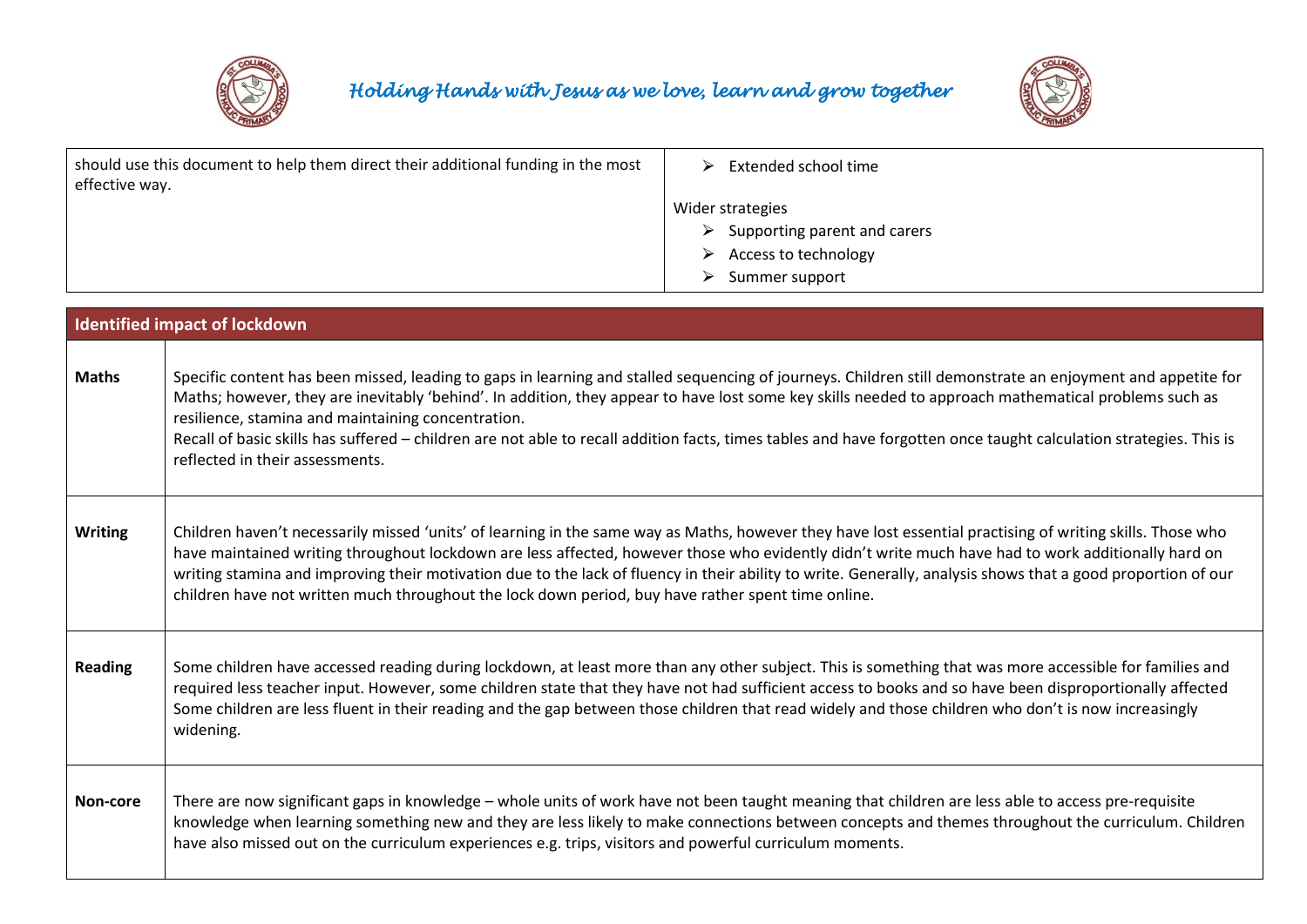

*Holding Hands with Jesus as we love, learn and grow together* 



| Key      | Staff report widely throughout the school on a significant loss of effective learning behaviour. Children demonstrate a decline in stamina and the ability to |
|----------|---------------------------------------------------------------------------------------------------------------------------------------------------------------|
| learning | hold concentration for a longer period. A significant number of children appear much more dependent on their class teacher.                                   |
| skills   |                                                                                                                                                               |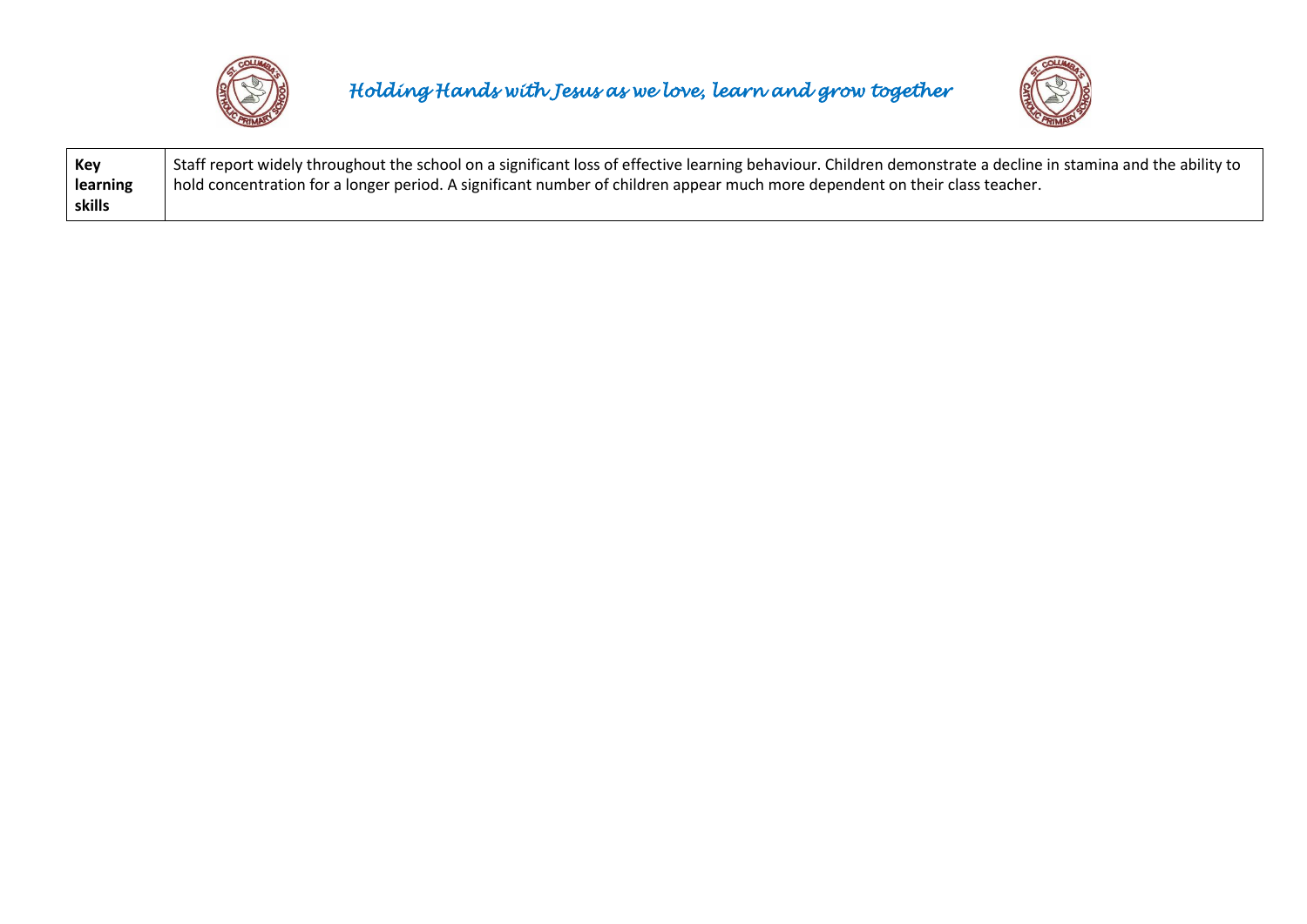



## **Planned expenditure -** The headings below are grouped into the categories outlined in the Education Endowment Foundation's coronavirus support guide for schools) **i. Teaching and whole-school strategies Desired outcome Chosen approach and anticipated cost Impact (once reviewed) Staff lead** Review **Review Review date? Supporting great teaching:** The foundation subject will be planned with increasing detail and consideration for how pre-requisite knowledge will be taught alongside new learning so that knowledge gaps can be reduced. Despite the limitations placed on schools in terms of use of physical resources and the sharing of them, many resources are an essential part of learning particularly in EYFS and Maths *Additional time for teachers to research and plan noncore subjects. Release time and additional cover will be required to facilitate the additional PPA. (£1000) Purchase additional stationary per pupil, and resources needed in EYFS and KS1 (£1000)*  $\overline{C}$  $Cl$ Feb 21 Feb 21 **Assessing the Impact on SENS pupils.** Teachers have a very clear understanding of what gaps in learning remain and use this to inform assessments of learning that are aligned with standardised norms, giving a greater degree in confidence and accuracy of assessments. SENCO has been allocated an additional day a week to support her to Catch Up on the number of children who have missed out on assessments and referrals. (£7000). ME/RH July 21 **Supporting EYS transition back to school** Analysis demonstrates that the pupils in Early Years require additional support, than is usually necessary, to prepare the children to be ready for learning and ready for year 1. *School have appointed an additional adult in Reception class to support with this transition. (£17000)* CL/KW April 21 **Total budgeted cost £26000**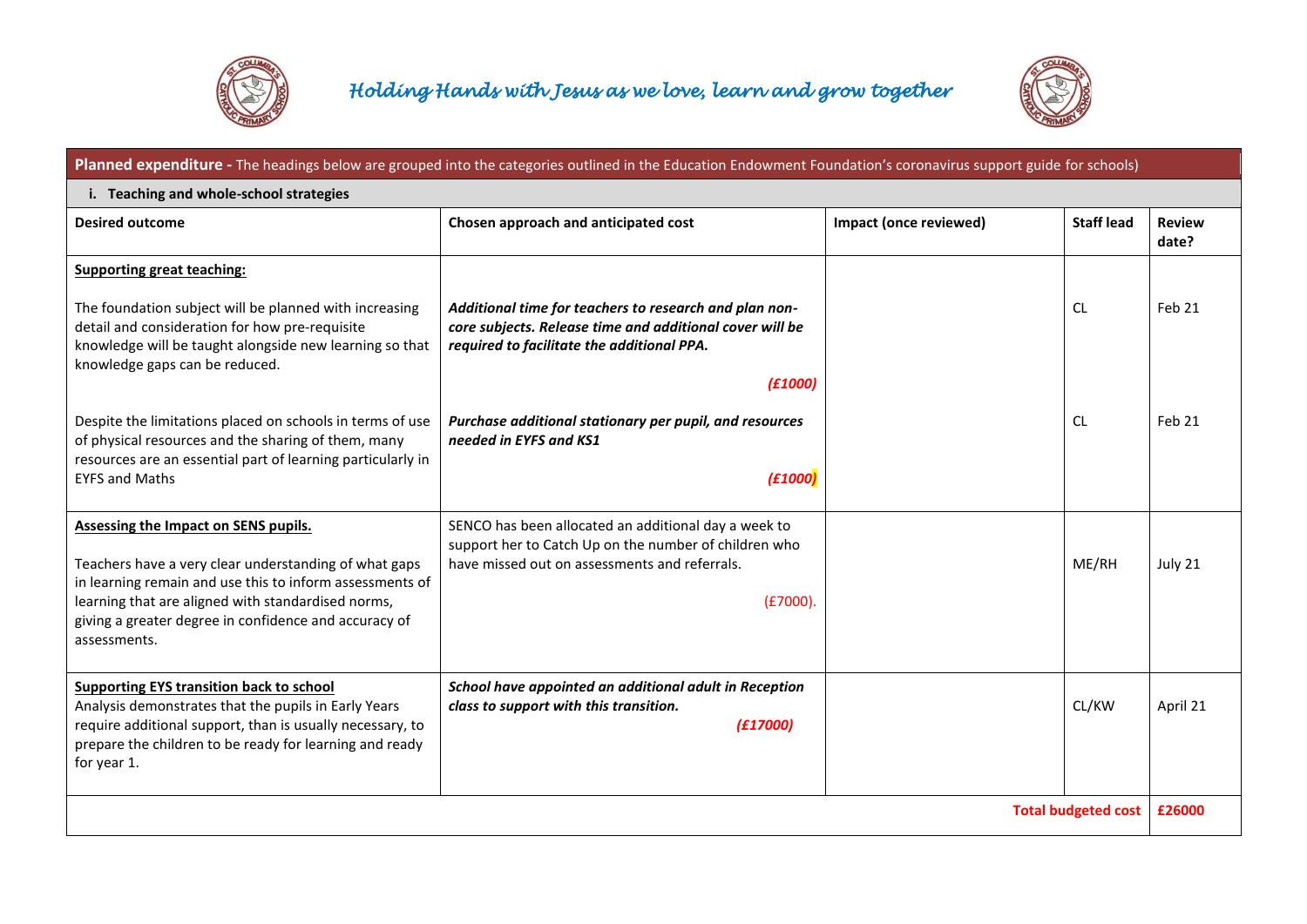



| <b>Targeted approaches</b><br>ii.                                                                                                                                                                                                                                                                                                                        |                                                                                                                                                      |                        |                        |                             |  |
|----------------------------------------------------------------------------------------------------------------------------------------------------------------------------------------------------------------------------------------------------------------------------------------------------------------------------------------------------------|------------------------------------------------------------------------------------------------------------------------------------------------------|------------------------|------------------------|-----------------------------|--|
| <b>Desired outcome</b>                                                                                                                                                                                                                                                                                                                                   | Chosen action/approach                                                                                                                               | Impact (once reviewed) | <b>Staff lead</b>      | <b>Review</b><br>date?      |  |
| 1-to-1 and small group tuition<br>Identified children will have significantly increased rates of<br>reading fluency. They will be able to comprehend reading<br>better as a result of being able to read at pace without<br>spending their working memory decoding. They will be<br>confident readers and dips in reading attainment will be<br>negated. | <b>Purchase and implement Reading Eggs for Reception</b><br>to Year 4.<br>(E1000)<br>Purchase Reading Plus for Year 5 and 6 only.<br>(E5400)         |                        | <b>CL</b><br><b>CL</b> | Feb 21<br>Feb <sub>21</sub> |  |
| Intervention programme<br>An appropriate numeracy intervention, such as Catch-Up<br>Numeracy, supports those identified children in reinforcing<br>their understanding of basic maths skills and application of<br>number.                                                                                                                               | Purchase Mathletics for the whole school. This is<br>included in the cost with Reading Eggs.<br>Trial Third Space at Learning with Year 6<br>(£1650) |                        | RV/RH                  | April 21                    |  |
| <b>Extended school time</b><br>Identified JKS 2 children can access a weekly catch-up club<br>(1hr per night per year group).                                                                                                                                                                                                                            | TAs in Year 4,5,6 will offer catch up club to their Class<br>Bubbles.<br>(f1000)                                                                     |                        | AR                     | Ongoing                     |  |
| <b>Total budgeted cost</b>                                                                                                                                                                                                                                                                                                                               |                                                                                                                                                      |                        |                        | £9,150                      |  |